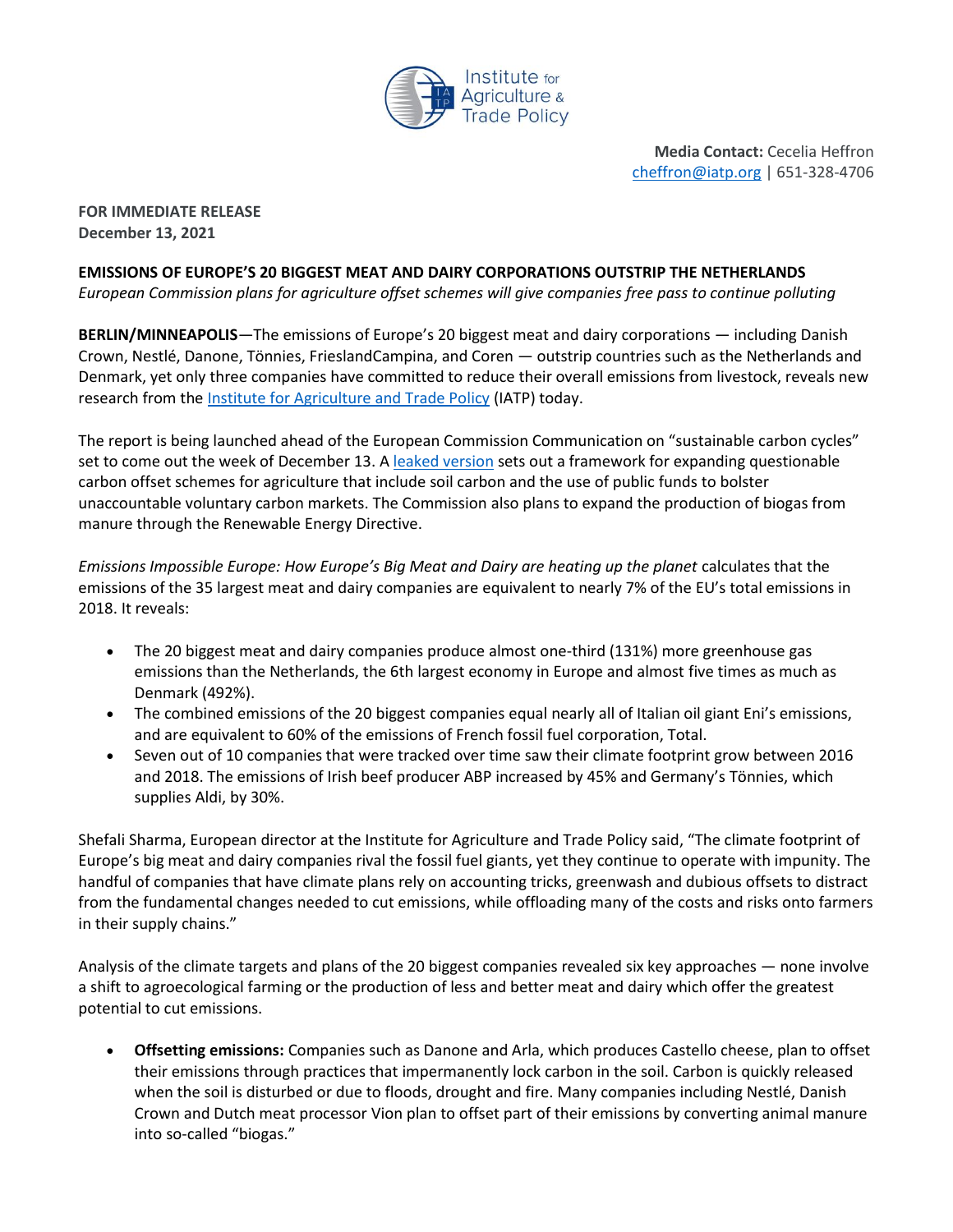- **Greenwash:** Many companies claim to reduce emissions through ill-defined "regenerative farming practices," which purport to create healthier soils. Companies invest relatively little in these practices and offload the bulk of the cost and risk onto farmers. Danone's funding for regenerative agriculture amounts to just one day of its annual sales turnover, while Nestlé's was equivalent to 1.8% of its 2018 sales revenue.
- **Under-reporting:** Only four companies report emissions from their entire supply chain even though livestock production accounts for 90% of their emissions. Half the companies provide no emissions data including France's Groupe Bigard, which produces Charal meats, and all six of German companies such as Tönnies, Westfleisch and Müller.
- **Fudging the targets:** Only Nestlé, FrieslandCampina and ABP commit to an overall reduction in livestock emissions, yet even frontrunner, Nestlé, only aims for a 4% cut by 2030. Six companies, including Groupe Sodiaal, which makes Entremont cheese and Yoplait yogurt, aim to reduce the emissions produced per kilo of meat or litre of milk — allowing them to expand production and their overall climate footprint. Ten companies have no targets including Spain's Coren Group and Italian beef producer Inalca.
- **Unproven tech-fixes:** Virtually all the companies that have climate plans, including Danish Crown and Ireland's Dawn Meats, which supplies McDonald's, plan to use animal feed supplements to cut methane emissions from cow burps despite uncertainty about their effectiveness. A U.K./Swiss company, Mootral, is already offering "cow credits" to offset airline emissions.

Animal farming is responsible for 17% of Europe's emissions and rose by 6% between 2007 and 2018. Ten countries — Germany, France, Spain, Poland, Italy, Netherlands, Denmark, Ireland, Belgium and the U.K. produce the majority of Europe's meat and dairy. Beef and pork exports increased by over 10% and poultry by 38% between 2005 and 2018 leading to a steady increase in meat and dairy production and emissions.

The report also found that Europe's five biggest poultry companies, including the U.K.-headquartered 2 Sisters Food Group, which owns Bernard Matthews, have failed to set climate targets despite being major consumers of animal feed. Feed is a key source of emissions from livestock farming, in part because its production is linked to deforestation.

"The European Commission will be handing big meat and dairy corporations an early Christmas present if it throws its weight — and taxpayers' money — behind dubious soil carbon offsets and continues to promote biogas from industrial livestock facilities as a sustainable fuel. The Commission should stop financing industrial agriculture and support the transition to sustainable agroecological farming practices based on less and better meat. It should also put rules in place to regenerate rural economies and provide decent work in the food sector," added Sharma.

Andoni Garcia Arriola, a farmer in the Basque country and European coordinator of Via Campesina: "For the agricultural sector to participate in climate change mitigation we need concrete support for the activities of small and medium-sized farms, action to encourage more people — especially young people — to start farming and more support for an agroecological approach to farming. The incentives given to agribusiness are counterproductive to the climate emergency in which we find ourselves."

## **Notes to editor**

The report, including the methodology note and annexes, is available [here.](https://www.iatp.org/emissions-impossible-europe) The full *Emissions Impossible* series is available [here.](https://www.iatp.org/emissions-impossible-series)

Emissions estimates are based on the latest available livestock production data *at the time of calculation*: Dairy figures are for 2017, beef and pork for 2018 and poultry for 2019. More recent data is now available for some sectors. Dataset 1 is available [here,](https://bit.ly/3o9bVxP) and Dataset 2 is availabl[e here.](https://bit.ly/3xMb2yn)